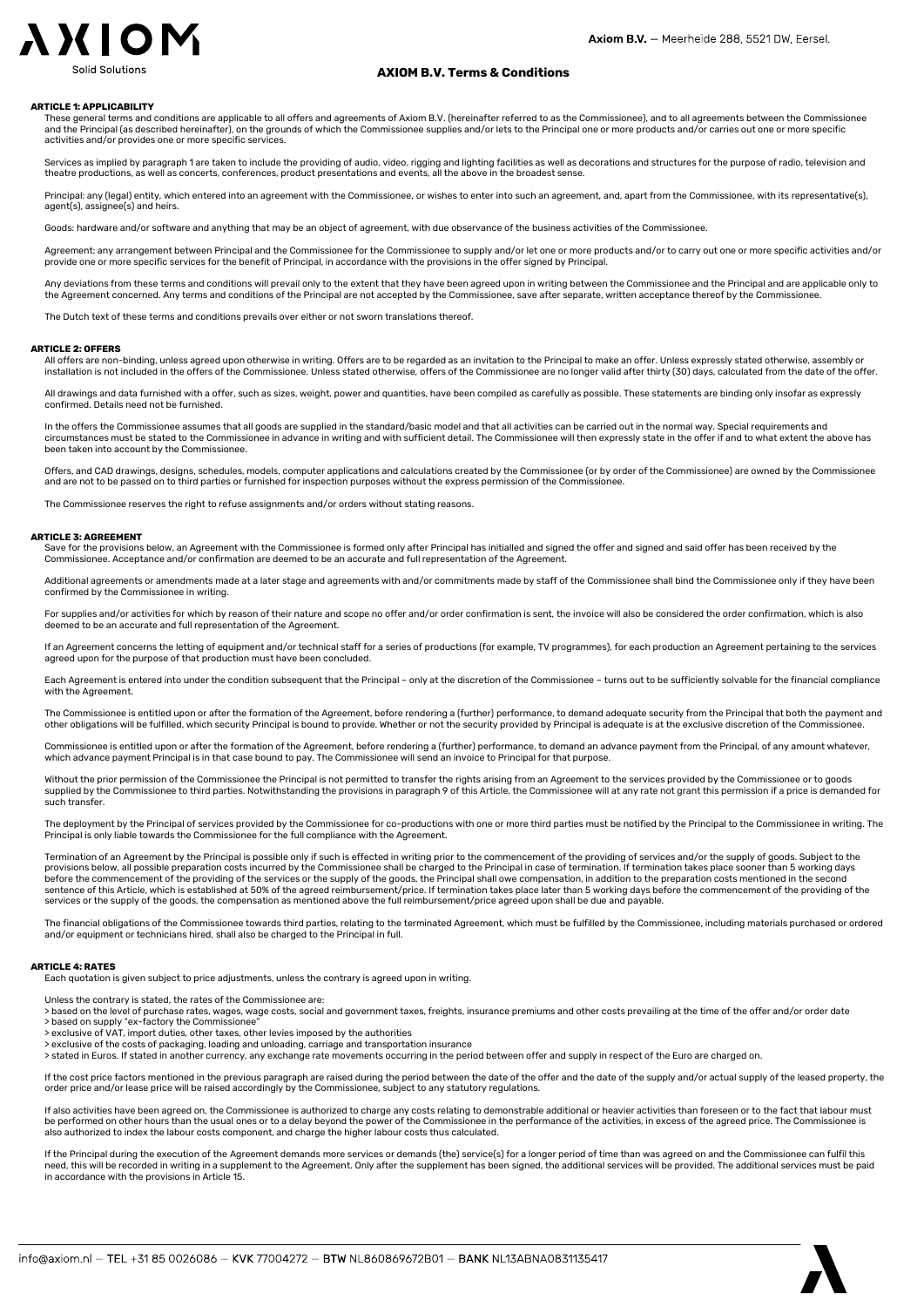## **AXIOM**

#### ARTICLE 5: DELIVERY PERIOD AND DELIVERY

Delivery period is taken to mean the period stipulated in the Agreement in which the goods must be available to the Principal or, if services and/or activities have been agreed upon, the term in which these services must have been provided and/or these activities must have been performed.

The statement of dates of delivery is always effected by approximation, unless the contrary has been expressly agreed upon in writing.

An agreed delivery period will take effect only after all necessary data are at the disposal of the Commissionee and the payment, if and insofar as it is to be effected with the order, has been effected, or the security demanded and/or the advance payment demanded has been provided.

The Commissionee is obliged to observe the delivery period stated as far as possible, but is in no way liable for a reasonable excess thereof.

Exceeding the delivery period stated does not oblige the Commissionee to pay any compensation, and does not confer the right to the Principal to terminate the Agreement and/or refuse the purchase.

Unless agreed upon otherwise, delivery of goods will take place "ex-factory/warehouse".

Delivery in parts (partial deliveries) is always permitted. The Commissionee can invoice the aforesaid partial deliveries separately. In that case the Principal is obliged to pay in accordance with the provisions in Article 15 of these terms and conditions.

When the goods have not been purchased by the Principal after the lapse of the delivery period, they are stored at his disposal and for his account and risk. In case of long-term storage as a result of a failure to purchase the goods at the agreed date, the Commissionee will charge costs of storage.

Minor deviations of the goods supplied and/or let in size, color, capacity, shape and packaging can never be a reason for the Principal to cancel the order in full or in part, or to refuse payment in full or in part, or to demand compensation.

The Principal is obliged to inspect the goods supplied and/or the packaging immediately upon receipt both in terms of quantity and quality. This also applies in the case mentioned in paragraph 8 of this Article. Any shortages or damage must be reported to the Commissionee in accordance with Article 7 of these terms and conditions.

If also activities have been agreed upon outside the location(s) of the Commissionee, the Principal must ensure that the work can commence with due speed, among other things by making the site accessible to the Commissionee's staff and the materials to be supplied. In addition, Principal is held to provide the connections to the electricity grid and proper lighting needed, if necessary<br>make available auxili

The Commissionee is authorized to deploy third parties (sub-contractors) for the realization of a delivery.

If execution takes place at the request of the Principal within a shorter term than was agreed upon, the additional costs connected thereto are for the account of the Principal. The Commissionee iled statement of those costs to the Principal

If the preparation to the providing of services is (also) dependent on the data, instructions, documentation or materials, including scripts, texts, photos, visual and audio carriers and the like provided by the Principal by reason of the Agreement and the Principal fails to duly comply with its obligations in this regard, regardless of the cause, agreed dates and times are changed<br>accordingly to the extent possibl are applicable.

#### ARTICLE 6: LETTING

Lease agreements are also governed by these General Terms and Conditions, unless this Article expressly provides the contrary.

Whenever these general terms and conditions refer to "Principal" this includes "Lessee" in some cases.

For the purpose of this Article "Lessor" is taken to mean: the Commissionee. For the purpose of this Article "Lessee" is taken to mean: a (legal) entity that leases or is otherwise provided with<br>equipment from Lessor. The delivery of goods and provision of services. For the purpose of this Article "Equipment" is taken to mean: all (electric) apparatus in the field of audio, video, rigging and lighting technique, and musical instruments and any other goods made available by Lessor for letting purposes or other use, and any associated accessories, cables, packaging materials, etc.

The Lessee will use the Equipment exclusively for the purpose for which the equipment was fabricated. The Lessee will use the Equipment with due care and diligence and will ensure a proper and safe storage space. The Lessee will always allow an agent of Lessor access to buildings or premises where the Equipment is located in order to inspect the state of the Equipment.

The Lessee will immediately notify the Lessor in case of theft of or damage to the Equipment via an extensive written notification report. The Lessee will also immediately report the theft or damage due to vandalism to the police in the place where the theft occurred and/or the damage due to vandalism was caused, and furnish a copy of the official record of this report to the Lessor.

The Lessee will not copy or show or disclose to third parties any data pertaining to the designs and/or construction methods used by the Lessor.

The Lessee will not let, give in use or otherwise put the Equipment at the disposal of third parties.

The Equipment is let for the period of at least one (1) day. The lease period will commence on the date that the Equipment leaves the warehouse of the Lessor and end on the date that the Equipment returns to the warehouse of the lessor, unless the contrary has been agreed upon in writing.

Equipment is transported for the account and risk of the Lessee in the packaging provided by the Lessor.

The Lessee must ascertain that the Equipment is supplied to it in a good condition. The Lessor assumes that the Lessee is familiar with the functioning of the Equipment and that the Equipment ordered by the Lessee meets the purpose for which the Equipment is leased.

The Equipment must be picked up by the Lessee at the warehouse of the Lessor and be returned no later than on the date that the agreed lease period ends, unless the contrary has been agreed upon in writing. By the sole fact of non-delivery at that date for any reason whatsoever, or in case of damage caused to the Equipment, the Lessee will be in default, without any demand letter or notice of default being required. In that case the Lessee, notwithstanding its other obligations towards the Lessor, owes to the Lessor a compensation equivalent to the lease price it must pay for<br>the number of days that t full compensation of the damage suffered by it. The Lessee cannot derive any right to extend the lease period agreed upon in advance from this provision.

The Lessee is deemed to be aware and agree to the lease rates used by the Lessor. Unless the contrary has been agreed upon, the Lessee must pay the lease price in cash prior to or on the commencement of the lease period. The Lessor is entitled to demand a guarantee deposit from the Lessee and reserves the right to compensate any rent instalments lapsed by the guarantee deposit, and also the costs of repair and/or cleaning of the Equipment leased.

The Lessor has insured the Equipment. In that connection the following applies:

1. There is an excess of € 2.500 per claim. In case of damage the Lessor will charge this excess to the Lessee.<br>2. The territorial limits of the insurance policy are Western Europe.

3. For the most part a cover outside these territorial limits can be obtained via an additional insurance policy for the duration of the lease period, whereof the premium and costs will be charged to the Lessee.

4. What is not insured is loss, theft without traces of burglary and theft from a truck that has been left unattended.<br>5. In case of damage due to negligence, insurance companies of the policy are entitled to recourse on t

6. If the Equipment is exposed to a (potentially) greater risk to damage than with normal use and/or ordinary circumstances, the Lessee is obliged to notify the Lessor on this matter in advance<br>and to ascertain whether the

7. The costs of an additional insurance company will be charged to the Lessee.

8. In case of loss, theft or damage, the Lessee shall act in accordance with the provisions as mentioned above.

9. The Lessor is entitled to recover the damage caused to the Equipment, insofar as said damage is not covered by its insurance company or companies, from the Lessee.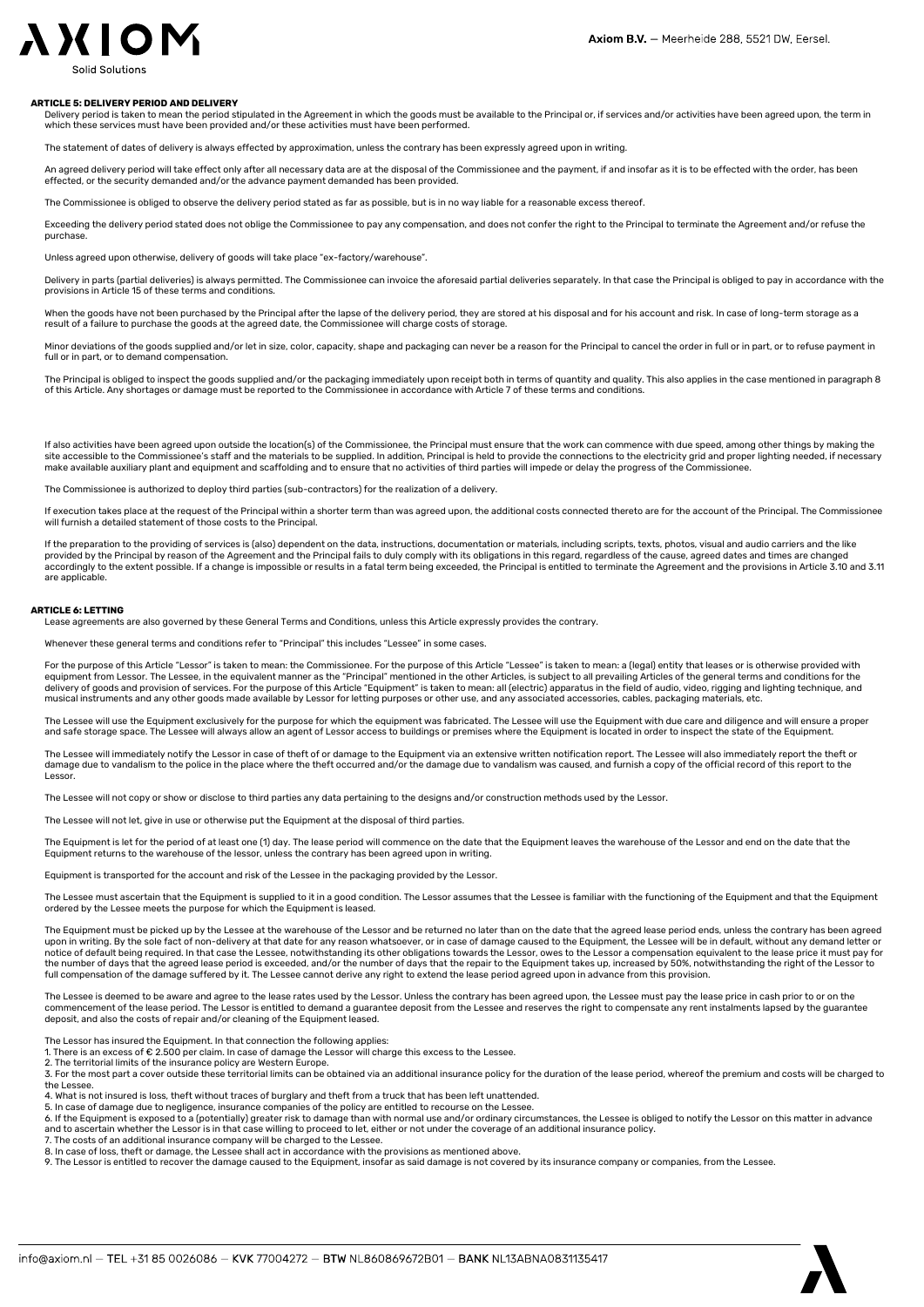### **AXION**

#### ARTICLE 7: TRIAL/COMPLAINTS PROCEDURE/CLAIMS

Trial of the goods supplied in general takes place at the location of the Commissionee in accordance with the usual standard procedures, in view of the nature of the goods. Trial of activities carried out and/or services provided takes place at the location where they have been carried out.

The Principal is only entitled to special trials or demand trials elsewhere if such has been expressly agreed upon.

The Commissionee ensures that the services to be provided by it are provided carefully and that the goods supplied by it have a proper quality.

Regarding equipment provided: if the services concern the making available of technical equipment and this equipment fails to function properly, fails to meet reasonable requirements of quality or deviates from what has been agreed upon, the Commissionee, subject to the provisions in paragraph 5 of this Article – will ensure repair or replacement as soon as possible at its own<br>discretion and for its account. Repa Principal have rendered repair or replacement necessary. If repair or replacement are reasonably impossible within such a term that agreement with the Principal can be reached, the Commissionee, and the Principal entitled to the Agreement insofar as it has not yet been executed, can dissolve the Agreement without judicial intervention. In the latter case the Principal is entitled to compensation of the damage demonstrably suffered, such with due observance of the provisions in Article 10. Complaints regarding the technical equipment made available are dealt<br>with only if they have been lodg be found, in writing or orally and with proper substantiation. In default of this, any right to compliance with the provisions in this paragraph lapses. Complaints lodged orally must be confirmed in<br>writing within two (2)

Regarding the staff made available: if the services concern the making available of technical staff, the Commissionee ensures that the staff made available and charged with the operating of the equipment can handle the execution of the task to be performed. With regard to the staff members made available by the Commissionee the Commissionee will take into account as far as possible the information provided by the Principal to the Commissionee regarding the activities to be carried out, and the capacities and skills of the eligible staff members that it is aware of. For this purpose, the Commissionee is entirely free in this regard. If a staff member of the Commissionee made available according to the Principal fails to meet the reasonable requirements set for<br>him, the Commissionee will i the relevant staff member if possible – when other staff members are available. The additional travel and accommodation expenses caused by this are for the account of the Principal.

Regarding the manufacturing or processing of goods: if the services provided concern the manufacturing or processing of goods, the Commissionee, in case of loss or damage to the good being manufactured or processed, will handle the repair or replacement of the good for its own account. If, however, the Principal is to be blamed for the loss or the damage to the good, the costs of repair or replacement will be for the account of the Principal.

Regarding outsourcing: the Commissionee undertakes to allow outsourcing only while maintaining the quality standards of the Commissionee. If the Commissionee has outsourced its obligations to provide services in full or in part, it is never obliged towards the Principal to do more than the party to whom services were outsourced by the Commissionee, which party is hereinafter referred<br>to as: "the third party" legal action if necessary - such at the discretion of the Commissionee - for its own account. If the Commissionee deems such litigation legally or economically unwise, the Commissionee will transfer its rights towards the third party to the Principal at the request of the Principal.

Regarding other services and/or activities, not falling under Articles 7.4 through 7.7: Principal is obliged to notify the Commissionee in writing on complaints within eight (8) days after activities<br>were carried out and/o the Principal being able to exercise any right to any compensation whatsoever.

Claims regarding invoices must be notified to the Commissionee immediately, in case they are furnished to the Principal simultaneously with the goods. If the invoices are sent, claims regarding<br>those invoices must be filed

After the lapse of the instalments, mentioned in paragraphs 7.1 through 7.9 of this Article, the Principal is deemed to have approved the goods supplied, the activities carried out and/or the services provided, and the invoice, respectively. In that case complaints/claims are no longer dealt with.

The filing of a complaint/claim does not discharge the Principal from its payment obligations towards the Commissionee set forth elsewhere in these terms and conditions

#### ARTICLE 8: REPAIRS AND MAINTENANCE

The provisions sub paragraph 1 through 11 of this Article are meant for repairs and maintenance, insofar as they do not arise from the guarantee provisions of the Commissionee.

The Commissionee is free to refuse requests for repair and/or maintenance.

If the Principal wants an estimate of the costs of the repairs to be effected in advance, the Commissionee will provide this estimate to the best of its ability, but without any obligation on its part to effect the repairs for the amount estimated.

If, after the order for repair work has been given, the actual costs tend to significantly exceed the estimated costs or when the expected costs are not in reasonable proportion to the value of the good, the Commissionee, before (further) effecting the repairs, will enter into consultation with the Principal. If this consultation, for any reason whatsoever, cannot take place within a reasonable term, the Commissionee will (further) effect the repair work.

The Principal is obliged to pay the actual costs of the repair activities to the Commissionee via cash payment. The payment obligation arises when the goods, after repairs, are at the disposal of the Principal. The Commissionee is

entitled to demand (partial) payment of the estimated costs of the repairs in advance.

Goods repaired are at the disposal of the Principal at the Commissionee's warehouse, where the Principal must ascertain a good when picking up the goods, i.e. within the boundaries of the (still) possible, repair work effected. Repairs are not subject to additional guarantee provisions, except for the usual guarantee on new parts added, insofar as they do not pertain to electronic parts.

If, after repairs have been effected, the Principal does not pick up and pay for the good repaired within 30 days, the Commissionee is free to sell the good and transfer the proceeds, while deducting the costs of the repairs, to the Principal.

The Commissionee can set the term in which repairs are to be effected only by approximation. The Principal is therefore not entitled, in the event that this term is exceeded, to refuse payment or demand any compensation.

Maintenance contracts can be concluded while providing a detailed statement of the maintenance activities, mutual obligations and the possible guarantee conditions. For the most part this concerns recurrent activities at a fixed price, in which case the Commissionee is bound by the price-fixing agreement.

Replaced materials or goods are only furnished to the Principal if such has been expressly agreed upon in the order for repair work or maintenance.

The good/goods repaired or yet to be repaired are with the Commissionee for the risk of the Principal.

#### ARTICLE 9: TRANSPORTATION

If the Principal requests, without further instructions, that the Commissionee dispatch the goods, the manner of dispatch and packaging will be determined by the Commissionee with due care and diligence.

The transportation of goods is always effected for the risk of the Principal, also if delivery free domicile has been agreed upon, even when the carrier demands that waybills, transport addresses, and the like contain the clause that all damage during transportation is for the account and risk of the sender.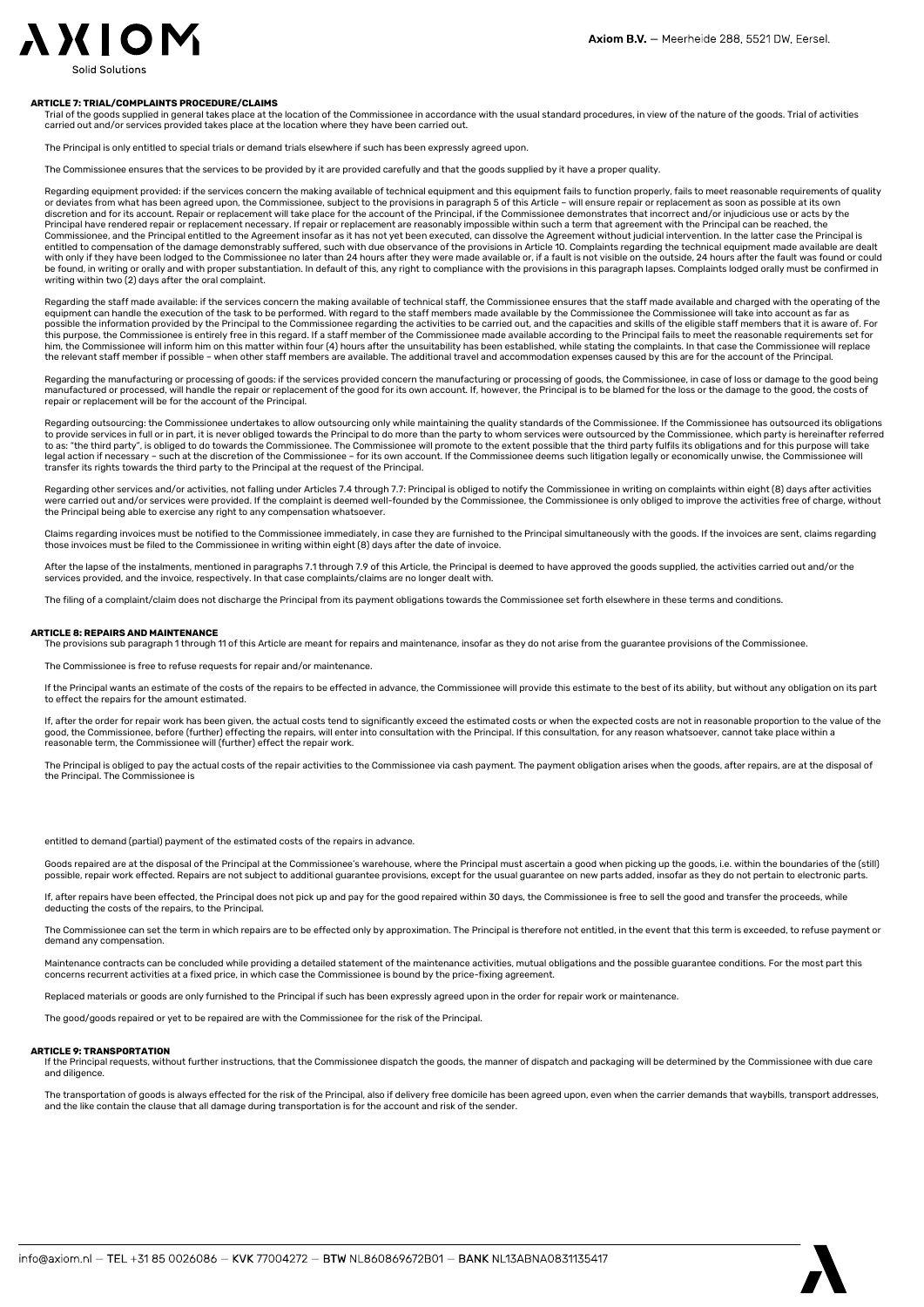

#### ARTICLE 10: LIABILITY

The Commissionee will carry out its activities and/or provide its services to the best of its ability and supply and/or let its products and observe the due care that can be expected of it. If an error is made because the Principal has provided it with incorrect or incomplete information, the Commissionee is not liable for the damage caused in consequence thereof.

The Commissionee is only liable for direct damage suffered by the Principal, which might arise from Agreements between the Commissionee and the Principal by reason of which the Commissionee supplies and/or lets to the Principal one or more products and/or carries out one or more specific activities and/or provides one or more specific services, insofar as provided in these general terms and conditions.

The compensation payable by the Commissionee for attributable shortcoming in the performance of an Agreement between the Commissionee and the Principal by reason whereof the Commissionee supplies and/or lets to the Principal one or more products and/or carries out one or more specific activities and/or provides one or more specific services, the liability of the<br>Commissionee for said damage, i carefully, will always be limited to the amount paid in the case concerned on the grounds of the liability insurance of the Commissionee, increased by the amount of the excess that is not paid by the insurance company or companies pursuant to the policy conditions.

If for any reason whatever no payment is made by the insurance company (or companies), each liability of the Commissionee is limited to 50% of the amounts invoiced and invoiceable by the Commissionee to Principal on the basis of the Agreement (exclusive of turnover tax). If the Agreement is a continuing performance contract, the compensation will never exceed 50% of the<br>amounts invoiced and invoiceable by loss, consequential loss and loss of profits of Principal, including but not limited to stagnation in the regular conduct of business of the enterprise of Principal, which is the result of or is otherwise<br>connected to, an stipulated in the Agreement concerned for the performance of the Commissionee in the period of three months prior to the default of the Commissionee. The amounts and rates mentioned in this paragraph are reduced by the credit slips demanded by the Principal and provided by the Commissionee.

Subject to the other provisions in these terms and conditions the Commissionee is at any rate not liable for damage caused by injudicious use of the goods supplied or by the use thereof for a different purpose than for which it is suited according to objective standards.

The Commissionee is also in no event liable for losses due to delay, for losses due to an excess of delivery periods owing to changing circumstances and for losses arising from the providing of faulty cooperation, information or materials by the Principal.

The liability restriction of the Commissionee as stated above in paragraphs 10.2 through 10.6 does not apply if there is intent or gross negligence on the part of the Commissionee.

The liability of the Commissionee will never exceed the provisions in these General Terms and Conditions, regardless of whether there are claims arising from an Agreement or for any other reason, especially unlawful act.

The Commissionee is entitled at all times, if and insofar as possible, to undo or restrict the damage of Principal through repair work or improvement of the faulty product and/or service and/or activity.

In case of an unlawful act on the part of the Commissionee, or its employees or subordinates for which the Commissionee can be held liable in court, the Commissionee is liable only for compensation of damage insofar as it arose from intent or gross negligence.

The Principal indemnifies the Commissionee against all damage suffered by the Commissionee as a result of claims of third parties that are connected to the goods supplied or services provided by the Commissionee, including:

claims of third parties, including employees and subordinates of the Commissionee, who in relation to the execution of the Agreement suffer damage as a result of the acts or omissions of the Principal or of unsafe situations in its company;

claims of third parties who suffer damage as a result of a fault in the products supplied or services provided by the Commissionee that were used, modified or \*\*re-supplied by the Principal while<br>adding to or in connection any claims of holders of copyrights, arising from the acts of the Commissionee in the context of an order of and/or Agreement with the Principal.

#### ARTICLE 11: OBLIGATIONS AND LIABILITY OF THE OTHER PARTY

General:<br>By entering into an Agreement to provide services the Principal undertakes to purchase from the Commissionee, use and reimburse to the Commissionee all additional facilities that according to<br>the Commissionee are

The Principal is also obliged to purchase light racks, stage decks, stands, scaffolding, access platforms and aggregates from the Commissionee.

Save for prior written permission of the Commissionee the Principal is not permitted to (allow the) use (of) its own staff and/or equipment or the staff and/or equipment of third parties in or in combination with a facility made available by the Commissionee, if and insofar as such facilities might also have been made available by the Commissionee and such making available is common in that situation.

the Commissionee determines the method of packaging, transportation, security and preservation of the technical equipment furnished by the Commissionee. The Principal is liable for damage to the technical equipment furnished by the Commissionee that was caused by the incorrect execution of instructions of the Commissionee.

#### Regarding (non-)permitted use:

The Principal is obliged to request prior permission to the Commissionee for any use that deviates from the ordinary circumstances under which the goods/equipment to be made available and/or let are used and which use leads to or may lead to the destruction, loss or damage of goods, nuisance, personal injury or death. If no permission has been requested or granted, the Commissionee is entitled to suspend with immediate effect the (further) provision of the service concerned at any date it deems fit, until a use that is acceptable to the Commissionee has been guaranteed. The Commissionee also has this right if it turns out in the specific case after the permission granted that the use could still not be deemed wise.

The Commissionee may render the permission mentioned sub paragraph 11. 2.1 of this Article dependent on the consent of the Principal to the Commissionee's taking out of an extra one-off (additional) insurance policy against standard risks for the account of the Principal.

The Commissionee is free to refuse the permission mentioned sub paragraph 11.2.1 of this Article for reasons of its own. A refusal does not confer the right to the Principal to compensation<br>and/or dissolution of the Agreem

Also, after the permission granted by the Commissionee the Principal continues to be solely responsible for the use of the relevant facility or facilities and the Principal will bear the risk in this regard. The Principal is liable both towards the Commissionee and towards third parties for loss, damage, nuisance, injury or death caused by or in connection with a use implied by paragraph<br>11.2.1 of this Article and not

The permissions, refusals and decisions mentioned sub paragraphs 11.2.1, 11.2.2 and 11.2.3 of this Article may be given or taken on behalf of the Commissionee by the competent official of the Commissionee present on the site, either or not made available. If the Commissionee refuses its permission, this will be argued in writing while stating reasons.

#### Regarding technical equipment:

The Principal is not permitted to use, let to third parties, or give into use for no consideration, pledge or otherwise encumber or alienate the technical equipment made available by the Commissionee and/or lessor for another purpose than for which it was made available. If this prohibition is violated the Commissionee is entitled to prematurely terminate the Agreement without delay without any notice of default or judicial intervention and to take back the equipment made available. To this end the Principal grants the Commissionee the power to access its buildings<br>and sites for the time being. received.

If third parties lay claim on the technical equipment made available and/or let, including levying an attachment, the Principal is obliged to immediately notify the Commissionee on these claims in writing.

#### Regarding technical staff:

The Principal is not entitled to have the staff members made available by the Commissionee carry out other activities than those for which they were made available. The Principal is not entitled<br>to employ these staff membe

The Principal is not entitled to make available the staff members made available to it to third parties.

The Principal is obliged to insure and keep insured the liability in respect of the staff members made available pursuant to Articles 6:170 and 6:171 Netherlands Civil Code for the period that staff is made available by the Commissionee.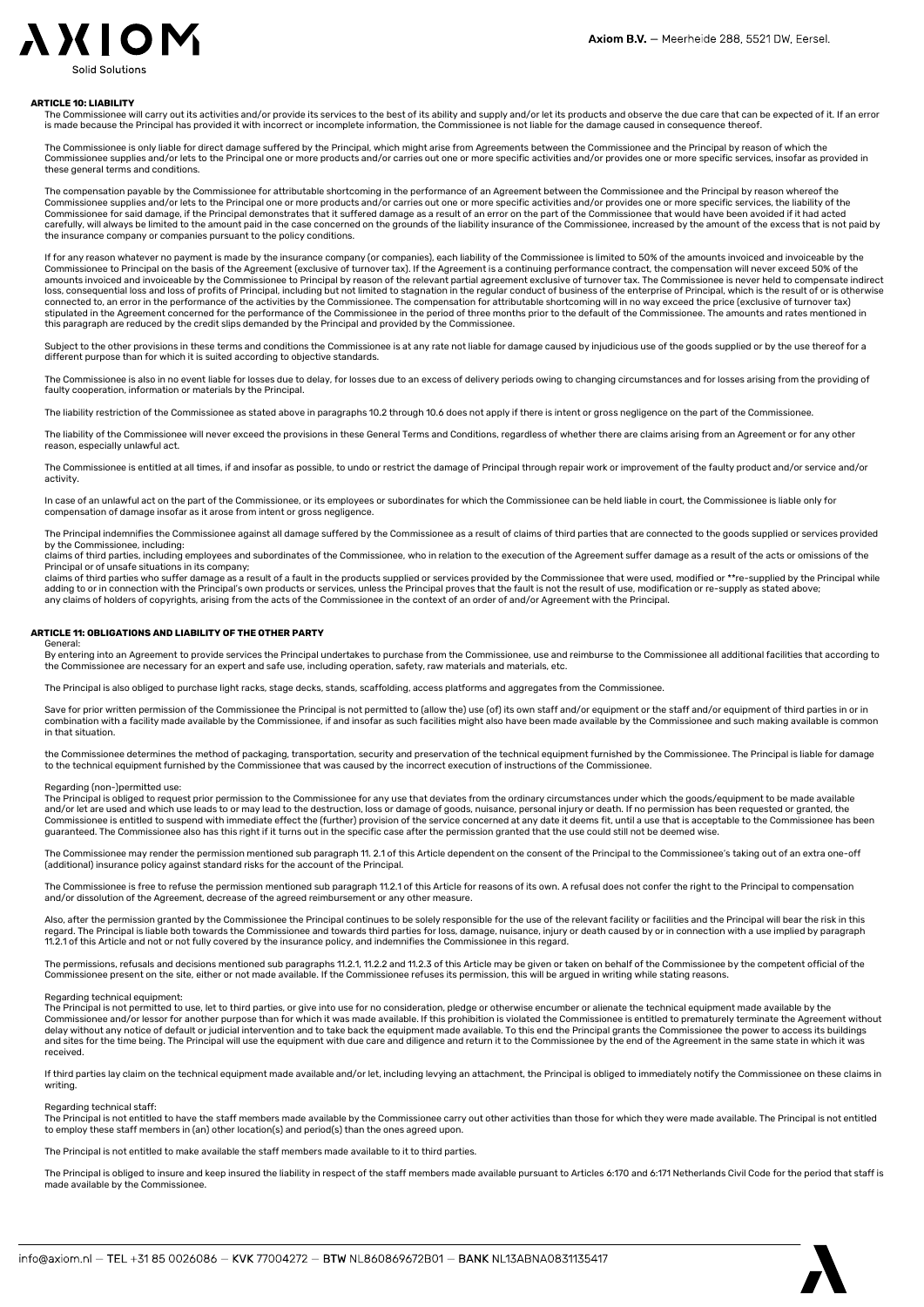

#### ARTICLE 12: FORCE MAJEURE

In the event of *force majeure,* the Commissionee has the right to suspend the execution of the Agreement without judicial intervention, or to dissolve the Agreement as a whole or in part, without the Commissionee being bound to pay any compensation in consequence thereof.

For the purpose of this Article force majeure is taken to mean: any circumstance as a result of which compliance with the Agreement can no longer be reasonably demanded by the Principal from the Commissionee. Force majeure at any rate includes: war, threat of war, civil war, riot, flood, water damage, acts of war, fire, factory sit-in, strike, lockout, excessive absenteeism due to illness of the staff of the Commissionee, difficulties in transportation and unforeseen technical complications, operational failures at the Commissionee and/or its suppliers, non-performance by its suppliers, and government measures including at any rate import and export prohibitions and quota systems.

If the supply is delayed for more than three (3) months owing to *force majeure*, parties may enter into an arrangement on the dissolution of the Agreement, including at any rate a reimbursement of the costs incurred by the Commissionee.

If the Commissionee on the commencement of a situation of force majeure has already fulfilled its obligations arising from an Agreement in part, the Commissionee is entitled to invoice the performances already rendered separately and the Principal is obliged to pay this invoice as if it concerned a separate transaction.

#### ARTICLE 13: GUARANTEE

Unless the contrary has been expressly agreed upon in writing, the Commissionee guarantees activities carried out by the Commissionee and/or services provided by the Commissionee, and also<br>the new goods supplied by the Com

The Commissionee guarantees that all new goods supplied by the Commissionee, taking into account their nature, meet the normal requirements of usability, reliability, and sustainability, and that the assembly and installation activities are carried out in accordance with the requirements of proper craftsmanship and in accordance with the prevailing regulations. With regard to goods that have not been manufactured by or by order of the Commissionee, the scope of the guarantee is determined by the guarantee of the relevant supplier.

Repair work outside the scope of this guarantee will be charged by the Commissionee.

All the guarantee obligations of the Commissionee shall lapse if the goods are not used in accordance with their intended use or injudiciously, user regulations have not been observed, inexpert<br>repairs have been effected,

If it turns out that the Principal wrongfully laid claim on the guarantee, all costs of inquiry and additional costs shall be for its account.

Lamps and rapid use items (fuses, CD lasers, etc.) do not fall under the guarantee obligations.

Full guarantee provisions are only applicable within the Netherlands. Guarantee obligations pertaining to replacement and/or repair work on equipment or parts outside the Netherlands are applicable for the costs of replacement and/or repair work up to no more than the amount they would have been if they had been effected in the Netherlands.

Contrary to what was provided above the following provisions are applicable to 'occasion' goods: Occasion goods are goods that have served as demonstration or showroom models or have been used (otherwise).

With respect to occasion goods a reasonable functioning is guaranteed only on the date of delivery and no additional liability is accepted.

#### ARTICLE 14: RETENTION OF TITLE

The Commissionee remains the owner of all goods delivered to the Principal until the purchase price of all these goods has been paid in full. If the Commissionee performs any activities and/or<br>provides any services for the pertaining to these activities and/or services to the Commissionee. The retention of title also applies to the claims that the Commissionee may have on the Principal on account of the failure by<br>the Principal in fulfilling

As long as the title has not been transferred to the Principal, it shall not pledge the goods or grant any right thereto to a third party.

The Principal is bound to retain the goods supplied under retention of title with the necessary due diligence and as recognizable property of the Commissionee.

The Principal is obliged to insure the goods for the term of the retention of title against damage caused by fire, explosion and water and against theft and to make these insurance policies available for inspection to the Commissionee at the first request. All claims of the Principal on the insurance companies of the goods by reason of the aforementioned insurance policies will, as<br>soon as the Commissionee so Commissionee on the Principal.

If the Principal fails to fulfil its payment obligations towards the Commissionee or gives the Commissionee good reason to fear that it will fail to fulfil said obligations, the Commissionee is entitled to take back the goods supplied under retention of title.

After taking the goods back the Principal will be credited for the market value, up to a maximum of the initial purchase price, reduced by costs incurred by the Commissionee in relation to taking the goods back.

#### ARTICLE 15: PAYMENT

Unless expressly agreed upon otherwise, payment is to be effected net in cash upon delivery, without any discount or settlement. If the Commissionee has explicitly agreed with the Principal in writing on a payment method other than in cash, payment must be effected net without any discount or setoff through a deposit or transfer to a bank account stated on the invoice within the<br>term set by the Commissionee but

Each payment of the Principal primarily serves to pay the interest due by the Principal, and the collection costs incurred by the Commissionee and is thereafter deducted from the oldest receivable, also if the Principal states that the payment pertains to a more recent invoice.

In cases that the Principal:

is declared bankrupt or has filed an application for a bankruptcy, assigns the assets, has been granted a moratorium or an application for a moratorium has been filed, or all its assets or part of its assets are seized;

dies or is placed under guardianship;

fails to fulfil any obligation resting on it by reason of the law or of these terms and conditions;

fails to pay an invoiced amount or part thereof within the term stated for it; proceeds to a cessation or transfer of its company or an essential part thereof, or proceeds to amend the object of its company;

the Commissionee, by the sole occurrence of one of the aforementioned circumstances, has the right to either dissolve the Agreement without any judicial intervention being required, or<br>suspend the (further) execution of th supplied by the Commissionee without any warning or notice of default being required, without prejudice to the Commissionee's right to compensation of costs, damage and interest.

The Commissionee is entitled at all times to demand that (additional) security is provided by the Principal for the fulfilment of its obligations, which security the Commissionee is bound to provide<br>without delay. The fail dissolution of the Agreement without judicial intervention and with immediate effect, without prejudice to the right of the Commissionee to compensation.

If the Principal is both debtor and creditor of the Commissionee (being the Commissionee Rental or one of its group companies), the Commissionee is entitled to a settlement of its debt.

In case of an order given collectively, Principals, insofar as the activities were carried out for the benefit of the Principals collectively, are jointly and severally liable in respect of the payment of the invoiced amount.

### ARTICLE 16: INTEREST AND COSTS

If the Principal has not paid within the term stated for this purpose in Article 15, or a contrary term agreed upon between parties in writing, it will be immediately in default by operation of law<br>when said term has lapse if said interest does not apply, the ordinary statutory interest up to the date of full payment, such notwithstanding the other rights that the Commissionee has.<br>Any judicial and extrajudicial costs incurred are for the ac costs of litigation. The extrajudicial costs at least amount to 15% of the amount due by the Principal, including the aforesaid interest and costs, with a minimum of € 250,-